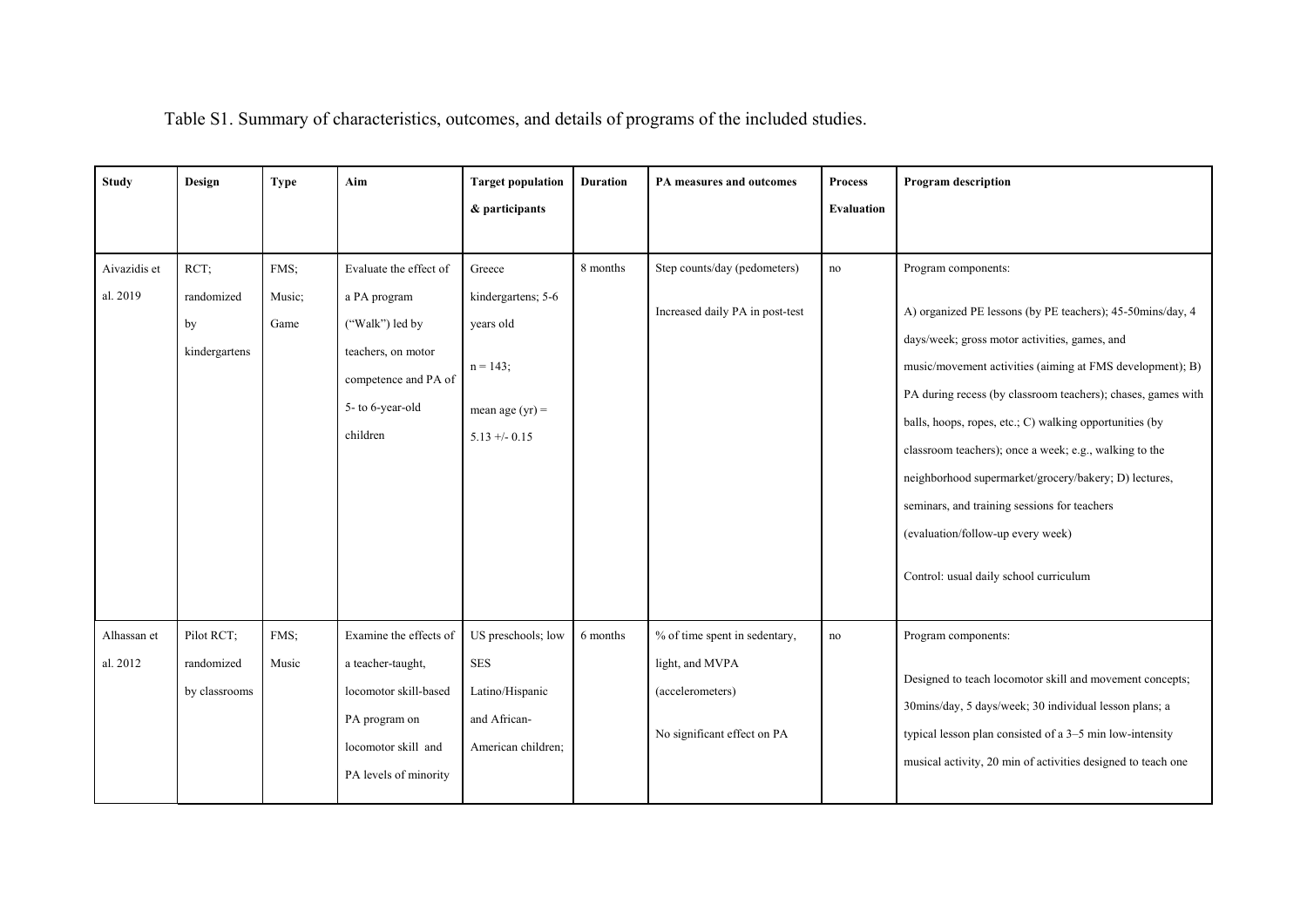|                         |                                           |                | preschool-aged<br>children                                                                                                        | 2.9-5 years old<br>$n = 71$ ;<br>mean age (yr) = $4.3$<br>$+/- 0.6$                   |          |                                                                                                                                                                          |                     | locomotor skill, and 5 min of extension activities designed to<br>reinforce locomotor skill; training sessions for teachers<br>(8hrs) without follow-up; have lesson plans with preparation<br>sheets to aid teachers<br>Control: unstructured but supervised free playtime                                                                                                                                                                                                                                         |
|-------------------------|-------------------------------------------|----------------|-----------------------------------------------------------------------------------------------------------------------------------|---------------------------------------------------------------------------------------|----------|--------------------------------------------------------------------------------------------------------------------------------------------------------------------------|---------------------|---------------------------------------------------------------------------------------------------------------------------------------------------------------------------------------------------------------------------------------------------------------------------------------------------------------------------------------------------------------------------------------------------------------------------------------------------------------------------------------------------------------------|
| Alhassan et<br>al. 2013 | Pilot RCT;<br>randomized<br>by classrooms | Music;<br>Game | Explore the effects of<br>increasing structured<br>outdoor playtime on<br>preschoolers' PA<br>levels                              | US preschools;<br>2.9-5 years old<br>$n = 67$ ;<br>mean age $(yr) = 4.1$<br>$+/- 0.8$ | 4 weeks  | % of time spent in sedentary,<br>light, and MVPA<br>(accelerometers)<br>Increased session PA, total daily<br>and school-day PA (during the<br>last week of intervention) | $\operatorname{no}$ | Program components (based on Sports, Play, and Active<br>Recreation for Kids (SPARK) program):<br>Additional 30mins of outdoor playtime for 3 days/week; 12<br>lesson plans; each lesson plan consisted of a low-intensity<br>musical activity of 3-5mins, an MVPA activity/game lasting<br>20-25mins, and a low/moderate-intensity musical activity of<br>3-5mins; training sessions for teachers (total 8hrs in 2<br>sessions) without follow-up<br>Control: any form of play in their usual in-school playground |
| Alhassan et<br>al. 2016 | RCT;<br>randomized<br>by centers          | Music          | Examine the effects of<br>short bouts of<br>structured PA<br>implemented within<br>the classroom setting<br>as part of designated | US preschools;<br>2.9-5 years old<br>$n = 291;$<br>mean age (yr) = $4.1$<br>$+/- 0.8$ | 6 months | % of time spent in sedentary,<br>light, and MVPA<br>(accelerometers); % intervals<br>spent in sedentary, light, and<br>MVPA (OSRAC-P)<br>Increased session PA across the | yes                 | Program components:<br>10-minute age-appropriate PA routines designed to elicit<br>MVPA by engaging major muscle groups in the upper and<br>lower body; 2x30mins/day, 5 days/week; implement the PA<br>routines (set to music with simple movements that engage<br>major muscle groups, available in DVD) during the first                                                                                                                                                                                          |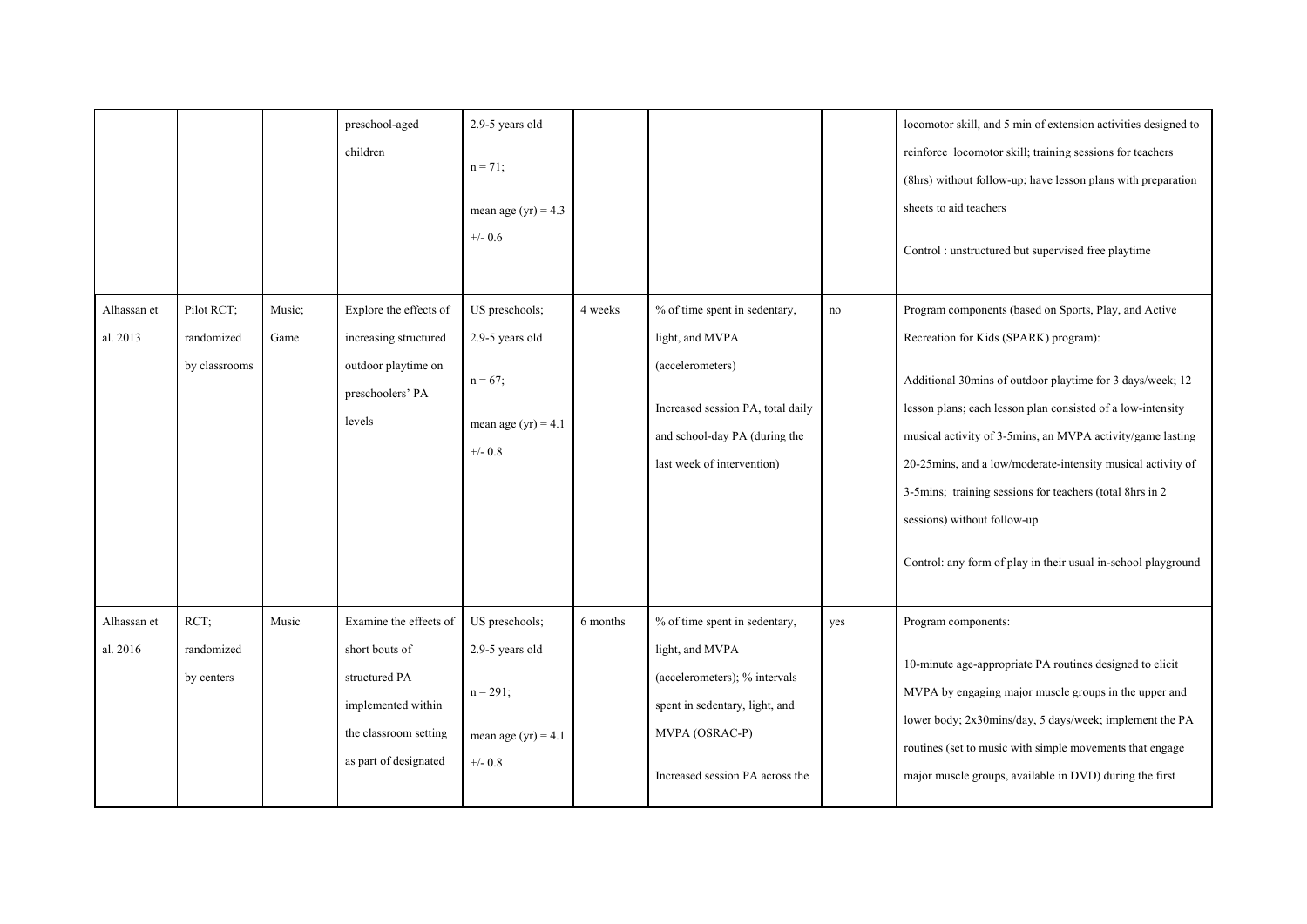|                       |                                  |                             | gross-motor playtime<br>on preschoolers PA                                                   |                                                                      |            | intervention; decreased school-<br>day PA at 3 months                                                                                |                     | 10mins of their usual 30-min gross-motor playtime in their<br>classroom; for the remaining 20 mins, preschoolers engaged<br>in unstructured gross-motor playtime outside; have training<br>sessions and refresher-training sessions for teachers<br>Control: unstructured gross-motor playtime                                                                                                                                                                                                                                                                                                                                                                                                                                                                                                         |
|-----------------------|----------------------------------|-----------------------------|----------------------------------------------------------------------------------------------|----------------------------------------------------------------------|------------|--------------------------------------------------------------------------------------------------------------------------------------|---------------------|--------------------------------------------------------------------------------------------------------------------------------------------------------------------------------------------------------------------------------------------------------------------------------------------------------------------------------------------------------------------------------------------------------------------------------------------------------------------------------------------------------------------------------------------------------------------------------------------------------------------------------------------------------------------------------------------------------------------------------------------------------------------------------------------------------|
| Annesi et al.<br>2013 | RCT;<br>randomized<br>by classes | FMS;<br>Behavioral<br>skill | Evaluate the effects of<br>a PA treatment (Start<br>For Life) on PA and<br>BMI in preschools | US preschools;<br>$n = 1154;$<br>mean age $(yr)$ =<br>$4.4 + (-0.5)$ | 9 months   | % of time spent in sedentary,<br>vigorous, and MVPA<br>(accelerometers)<br>Increased school-day PA<br>(averaged across intervention) | $\operatorname{no}$ | Program components (Start For Life):<br>Emphasized building children's perceptions of mastery and<br>ability through self-management/self-regulatory skills;<br>30mins/day, 5 days/week; incorporated primarily gross motor<br>skills (e.g., walking, running, jumping) with behavioral skill<br>training interspersed; PA patterns consisted of brief durations<br>of high-energy PA followed by short rests; behavioral skills<br>included long- and short-term goal-setting, self-monitoring of<br>incremental progress, and acknowledgment of physical<br>achievements; self-regulation and stress management<br>techniques were also incorporated; training sessions for<br>teachers (4 hrs); have daily lesson plans with preparation<br>sheets to aid teachers<br>Control: 30 min of usual care |
| Brown et al.          | Within-                          | Music;                      | Develop, implement,                                                                          | US preschools;                                                       | range from | % intervals spent in MVPA                                                                                                            | no                  | Program components ("Track Team" and "Dance Party")                                                                                                                                                                                                                                                                                                                                                                                                                                                                                                                                                                                                                                                                                                                                                    |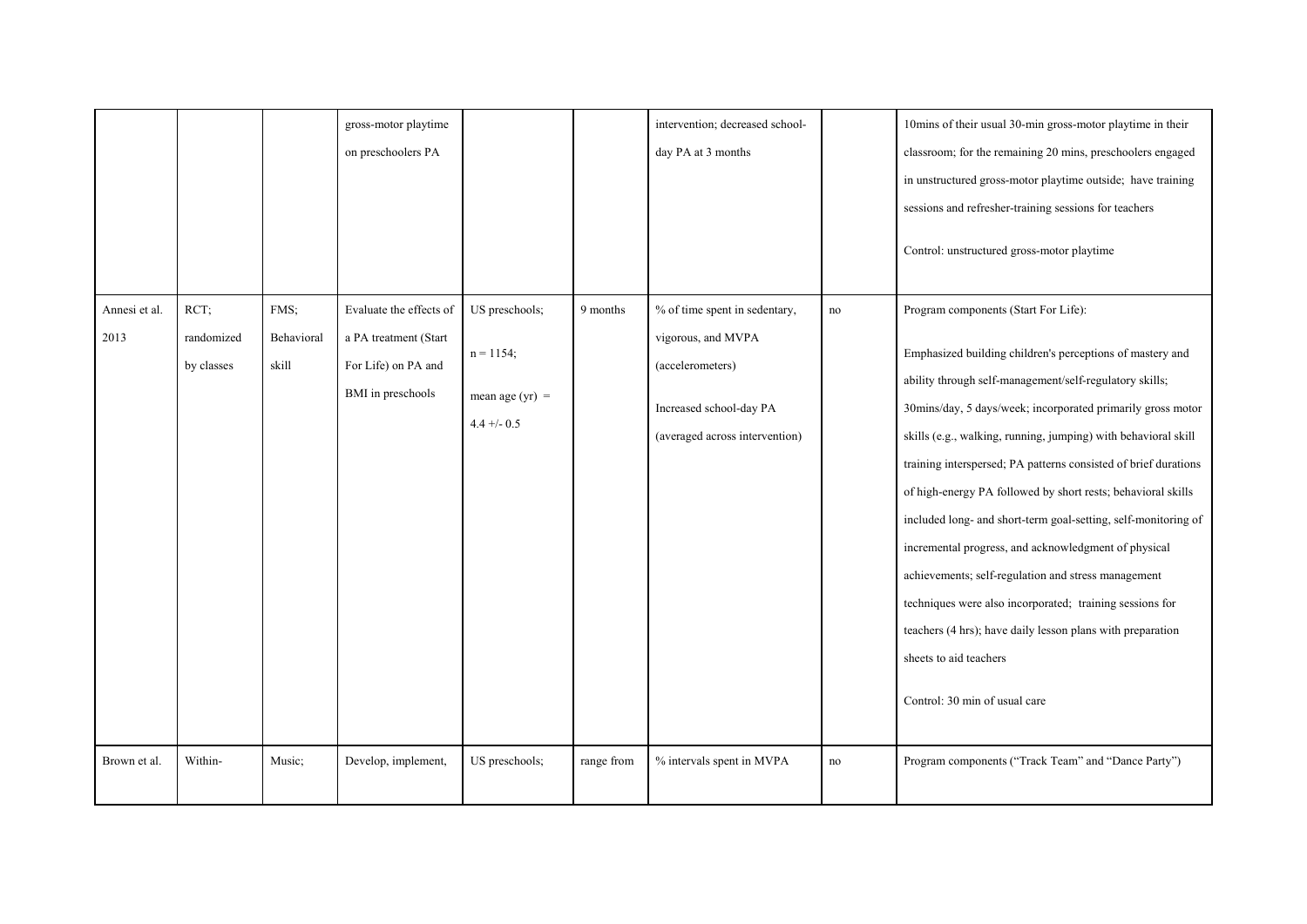| 2009                    | subject                                                                                                        | Teacher                     | and validate                                                                                                                                      | $n = 5$ (Study 1 $\rightarrow$                                                                                                                                                       | 12 to 19                                                       | $(OSRAC-P)$                                                                                               |           | (details of the teacher-implemented activities in the article) :                                                                                                                                                                                                                                                                                                                                                                                                                                                                                                                                                                      |
|-------------------------|----------------------------------------------------------------------------------------------------------------|-----------------------------|---------------------------------------------------------------------------------------------------------------------------------------------------|--------------------------------------------------------------------------------------------------------------------------------------------------------------------------------------|----------------------------------------------------------------|-----------------------------------------------------------------------------------------------------------|-----------|---------------------------------------------------------------------------------------------------------------------------------------------------------------------------------------------------------------------------------------------------------------------------------------------------------------------------------------------------------------------------------------------------------------------------------------------------------------------------------------------------------------------------------------------------------------------------------------------------------------------------------------|
|                         | design;<br>single-case<br>withdrawal<br>(Study 1) and<br>single-case<br>alternating-<br>treatment<br>(Study 2) | participatio<br>$\mathbf n$ | acceptable and<br>feasible teacher-<br>implemented<br>interventions to<br>enhance young<br>children's MVPA on<br>playgrounds                      | $n=3$ ; Study 2 $\rightarrow$<br>n=2, at risk of<br>school failure, and<br>have frequent<br>sedentary behavior<br>and infrequent<br>MVPA on the<br>playground)<br>all age $(yr) = 4$ | observation<br>s (or days)                                     | Increased school-day PA<br>(without statistical analyses)                                                 |           | 2x30mins/day; 1) Teacher-guided discussion of PA; 2) "Plan,<br>Do, and Review" process for children's PA; 3) Teacher pep<br>talk about participation after 5min on the playground; 4)<br>Teacher participation in PA; 5) Teacher encouragement of<br>PA; 6) Teacher acknowledgment of PA<br>Control: normal recess                                                                                                                                                                                                                                                                                                                    |
| De Marco et<br>al. 2015 | Within-<br>subject<br>design;<br>single-case<br>study,<br>multiple<br>baseline                                 | Integration                 | Evaluate Be Active<br>Kids, a program of PA<br>developed for use<br>with children from<br>birth to 5 years old in<br>their child care<br>settings | US childcare<br>centers; 1-5 years<br>old<br>$n = 116;$<br>no mean age<br>reported                                                                                                   | Baseline: 5-<br>11 weeks;<br>Intervention<br>$: 6-12$<br>weeks | % intervals spent in sedentary,<br>light, and MVPA (OSRAC-P)<br>Increased PA during<br>intervention phase | $\rm{no}$ | Program components (based on Be Active Kids PA program):<br>no description for duration of session/day or /week; up to 40<br>activities for each age group and inserted into notebooks<br>along with directions for setting up and leading each activity,<br>adaptations to assist with the inclusion of children with<br>disabilities, suggestions for ways to simplify or make the<br>activity more challenging, and ideas for including content<br>related to early numeracy and literacy; training sessions for<br>teachers (2 hrs); provided notebooks and materials to aid<br>teacher<br>Control: usual daily school curriculum |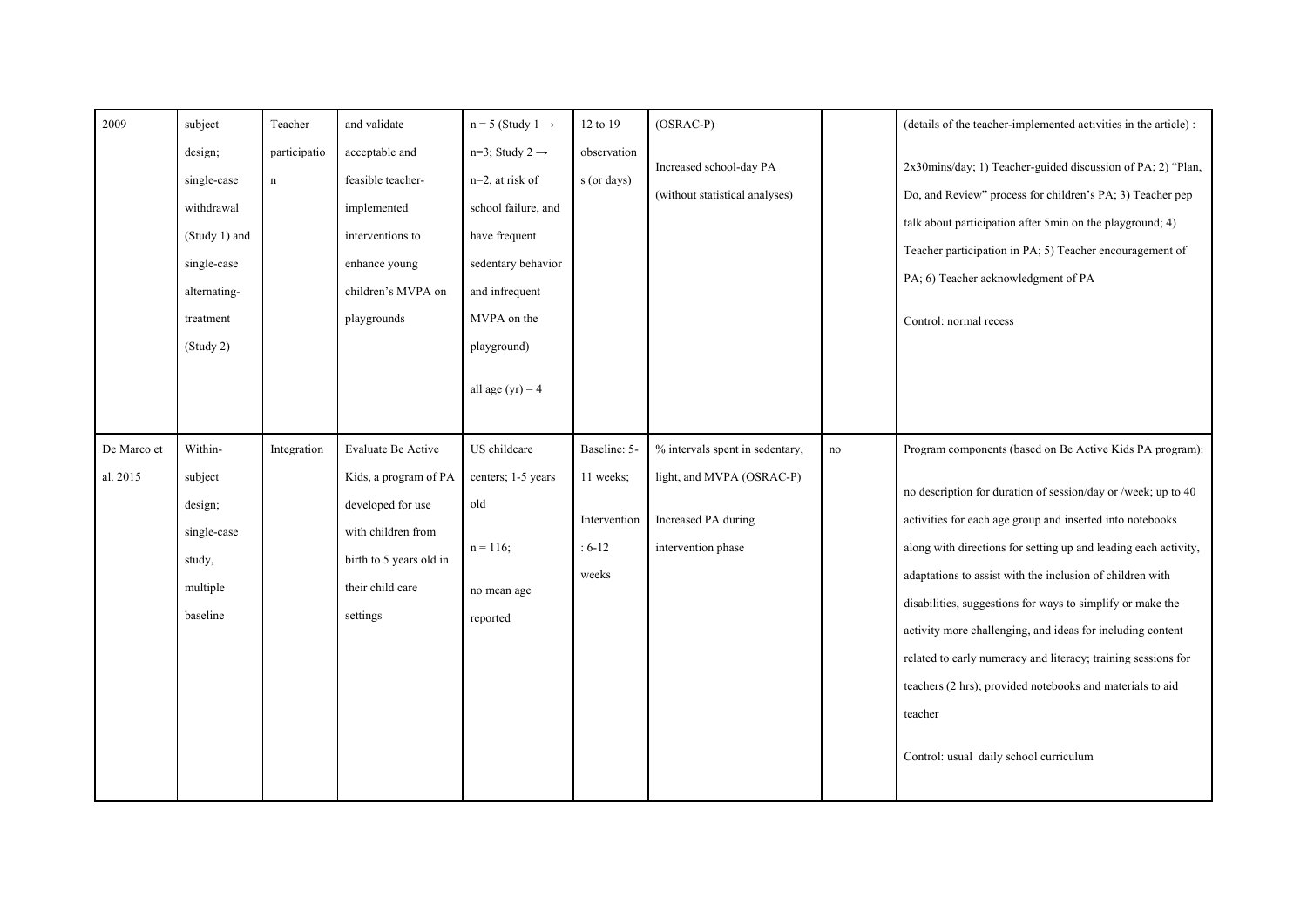| Dunn et al.                                          | Observational                                                                                  | Fitness                            | Evaluate the effects of                                                                                                                      | US elementary                                                                                 | 1 full                    | Non-standardized direct                                                                                                                                                    | no                                                                                                       | Program components (based on Move-To-Improve (MTI)                                                                                                                                                                                                                                                                                                                                                                                                                                                                                                                  |
|------------------------------------------------------|------------------------------------------------------------------------------------------------|------------------------------------|----------------------------------------------------------------------------------------------------------------------------------------------|-----------------------------------------------------------------------------------------------|---------------------------|----------------------------------------------------------------------------------------------------------------------------------------------------------------------------|----------------------------------------------------------------------------------------------------------|---------------------------------------------------------------------------------------------------------------------------------------------------------------------------------------------------------------------------------------------------------------------------------------------------------------------------------------------------------------------------------------------------------------------------------------------------------------------------------------------------------------------------------------------------------------------|
| 2012<br><i>(extracted)</i><br>kindergarten<br>grade) | study                                                                                          |                                    | Move-To-Improve<br>(MTI), a classroom-<br>based physical<br>education program<br>designed for<br>kindergarten to third-                      | schools;<br>$n = 33$ classrooms                                                               | school-day<br>observation | observation (including all<br>instances of PA, how long those<br>activities lasted and the category<br>of the activity)<br>Increased school-day PA                         |                                                                                                          | program):<br>One 3-hr MTI workshop: trainer discussed childhood obesity<br>and the importance of PA, reviewed the MTI manual, led<br>teachers through 17 of the 30 MTI fitness breaks, and asked<br>teachers to discuss how they could adapt lessons to their                                                                                                                                                                                                                                                                                                       |
|                                                      |                                                                                                |                                    | grade teachers                                                                                                                               |                                                                                               |                           |                                                                                                                                                                            |                                                                                                          | classrooms; teachers received 1) a manual detailing 30 fitness<br>breaks; 2) equipment kits including polyvinyl spot markers<br>used to help children identify personal space, bean bags,<br>scarves, and 2 CDs; and 3) a professional development<br>stipend<br>Control: teachers were not trained in the MTI                                                                                                                                                                                                                                                      |
| Dunn-Carver<br>et al. 2013                           | Within-<br>subject<br>design; pre-<br>test/post-test<br>(analyzed<br>separately per<br>center) | FMS;<br>Music;<br>Game;<br>Fitness | Increase PA in<br>preschool children<br>enrolled in childcare<br>centers by training<br>childcare providers to<br>deliver a PA<br>curriculum | US child care<br>centers; 4-5 years<br>old<br>$n = 32;$<br>mean age (yr) = $4.3$<br>$+/- 1.5$ | 6 weeks                   | MET/min or % of time spent in<br>sedentary, light, and MVPA<br>(SenseWear®Pro 3 armband);<br>direct observation (PA activity<br>categories)<br>No significant effect on PA | Observer<br>reports:<br>observe<br>whether<br>activities<br>were being<br>implemente<br>d as<br>intended | Program components (based on Coordinated Approach to<br>Child Health (CATCH) Early Childhood Education<br>Curriculum (CEC)):<br>One-day teacher training: to implement at least 2 curriculum<br>activity sessions/day (~60 mins/day) focused on the CEC PA<br>components enhanced with play equipment, and stimulated<br>by music and group games; I. Warm-up (3-5mins); II. Go<br>Fitness (promote muscular strength, muscular endurance, and<br>cardiovascular endurance); III. Go Activity (develop FMS<br>and rhythm); IV. Limber Limbs (purposeful movement to |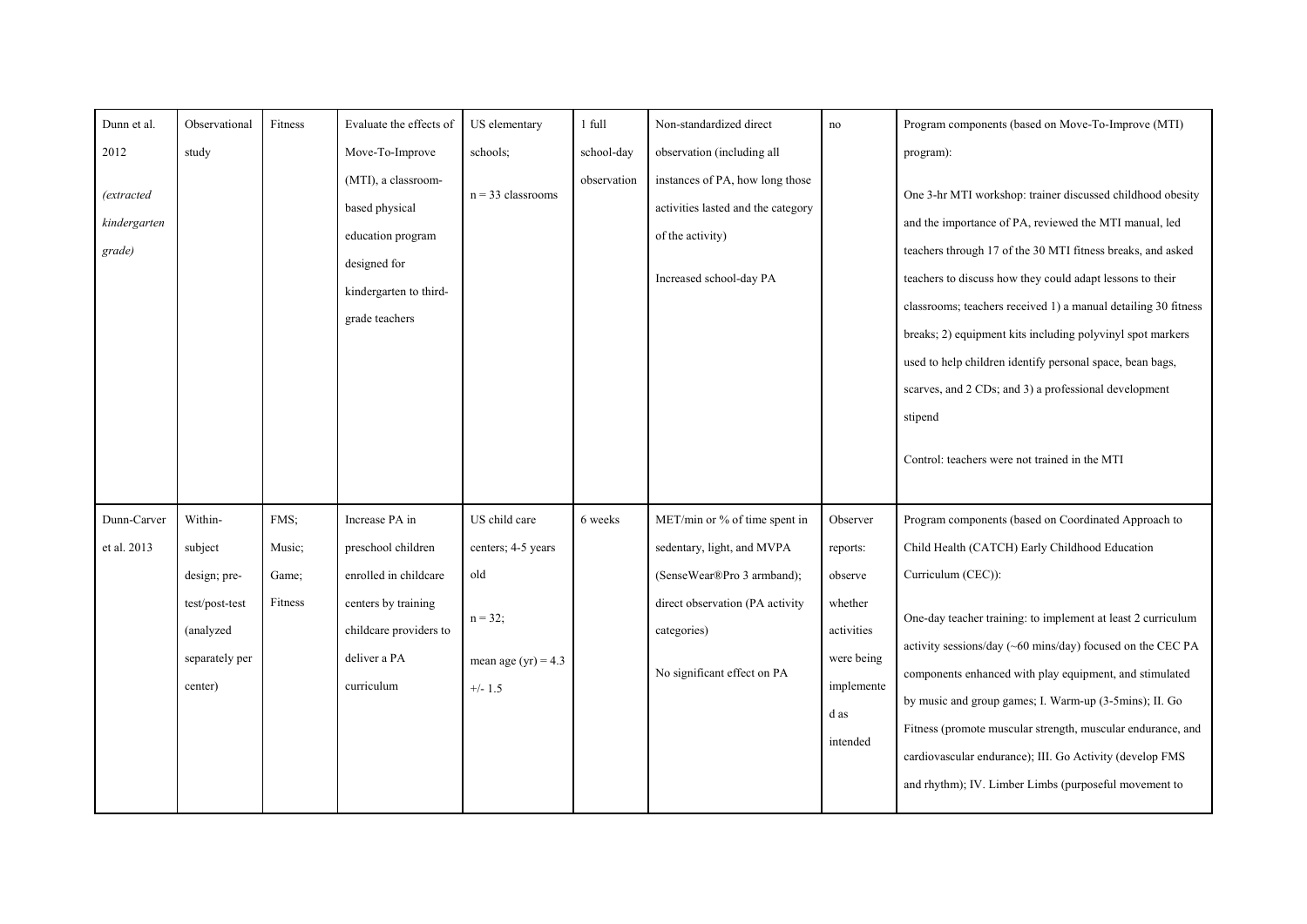|                      |                                               |                                                    |                                                                                                                                                         |                                                                                            |          |                                                             |                                                                                              | improve muscular range of motion); V. Cool Down (cool<br>down students' bodies and help with transition back to the<br>classroom)                                                                                                                                                                                                                                                                                                                                                                                                                                                                                                                                                                                                                                                                                                                      |
|----------------------|-----------------------------------------------|----------------------------------------------------|---------------------------------------------------------------------------------------------------------------------------------------------------------|--------------------------------------------------------------------------------------------|----------|-------------------------------------------------------------|----------------------------------------------------------------------------------------------|--------------------------------------------------------------------------------------------------------------------------------------------------------------------------------------------------------------------------------------------------------------------------------------------------------------------------------------------------------------------------------------------------------------------------------------------------------------------------------------------------------------------------------------------------------------------------------------------------------------------------------------------------------------------------------------------------------------------------------------------------------------------------------------------------------------------------------------------------------|
| Finch et al.<br>2014 | RCT;<br>randomized<br>by day care<br>services | FMS;<br>Teacher<br>participatio<br>n;<br>Equipment | Evaluate the impact of<br>a multi-level<br>intervention on the PA<br>levels of 3-5 year old<br>children attending<br>center-based childcare<br>services | Australia day care<br>services; 3-5 years<br>old<br>$n = 459$ ;<br>no mean age<br>reported | 4 months | Step counts/min (pedometers)<br>No significant effect on PA | Implementa<br>tion of<br>intervention<br>$\&$<br>intervention<br>acceptabilit<br>y and reach | Program components:<br>1) daily structured FMS development sessions (20min, warm-<br>up, teacher-led FMS, cool-down); 2) initiate PA structured<br>teacher-led activities, incorporate active movements); 3) staff<br>role modelling during child-initiated free play and delivery<br>of instructional practices (provide verbal guidance and<br>encouragement); 4) limiting children's small screen recreation<br>and sedentary time (e.g., less than 30min at a time); 5)<br>providing children with a PA promoting indoor and outdoor<br>physical environment (existing resources and portable<br>equipment more readily available); 6) training workshops for<br>teachers (1 day); provide resources and instructional<br>materials, deliver follow-up support, performance feedback<br>and incentive<br>Control: did not receive the intervention |
| Goldfield et         | RCT;<br>randomized                            | <b>FMS</b>                                         | Evaluate the efficacy<br>of intervening with                                                                                                            | Canada child care<br>centers; 3-5 years                                                    | 6 months | Intensities of PA, i.e., total,<br>sedentary, light, MVPA,  | $\operatorname{no}$                                                                          | Program components:                                                                                                                                                                                                                                                                                                                                                                                                                                                                                                                                                                                                                                                                                                                                                                                                                                    |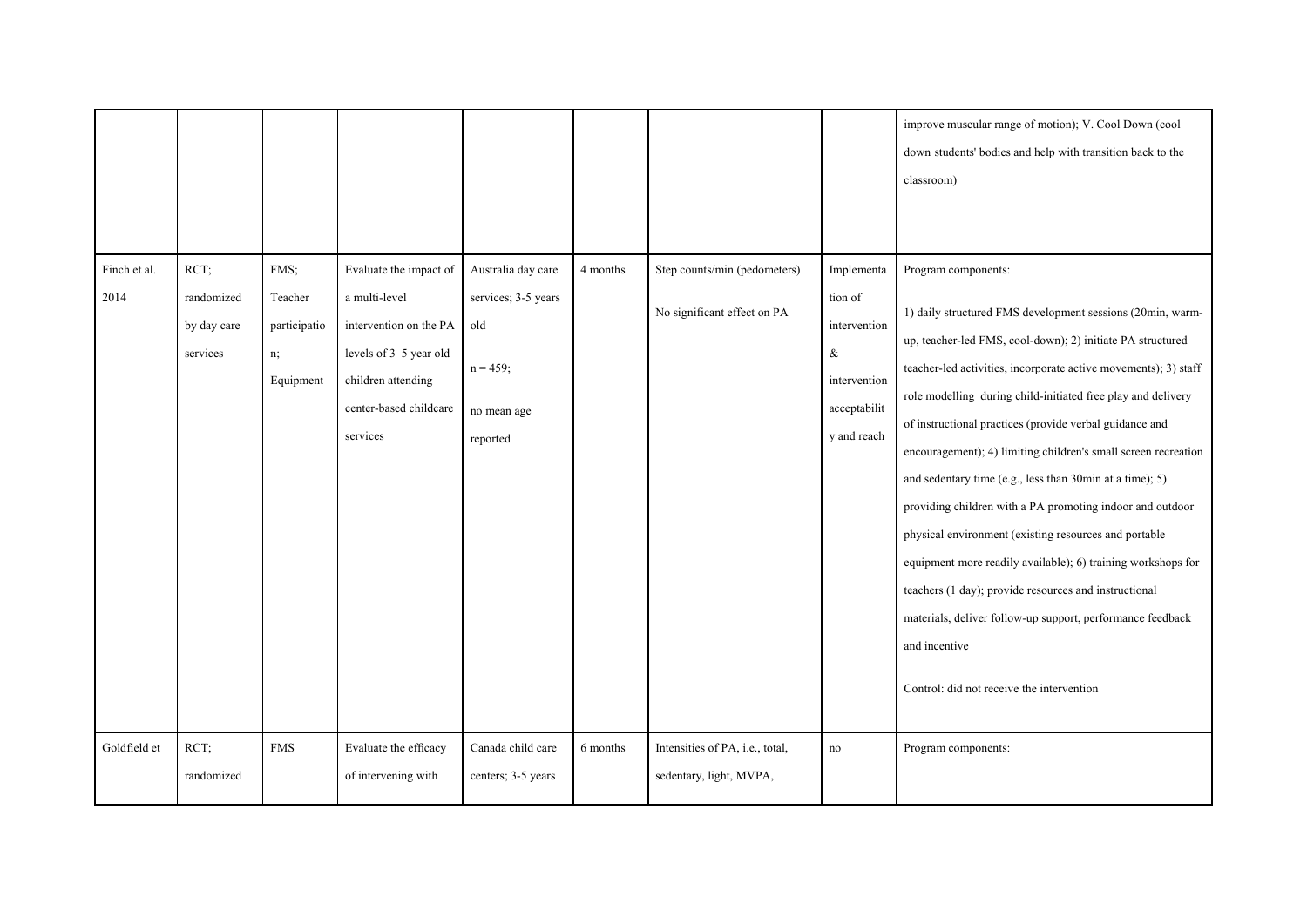| al. 2016             | by centers                             |                            | child care providers to<br>increase overall PA<br>levels and reduce<br>adiposity in children<br>aged 3-5 years<br>attending licensed<br>child care centers | old<br>$n = 83;$<br>Control $(n = 43)$ ;<br>mean age (yr)= $3.3$<br>$+/- 0.6$ ;<br>Intervention ( $n =$<br>$40$ ; mean age (yr)<br>$=$ 3.3 +/- 0.6 |          | min/preschool day<br>(accelerometers)<br>Increased school-day PA in<br>post-test                                                                                                    |     | Train-the-trainer approach; two 3-hr training workshops +<br>resource training manual (Healthy Opportunities for<br>Preschoolers): facilitate structured and unstructured PA that<br>targeted locomotor skills, FMS, and gross motor skills<br>through active play; included 12, 1-hr, biweekly "booster"<br>sessions in the child care centers by the master trainer<br>Control: implemented their standard child care curriculum                                                                                                                                                                                                                                           |
|----------------------|----------------------------------------|----------------------------|------------------------------------------------------------------------------------------------------------------------------------------------------------|----------------------------------------------------------------------------------------------------------------------------------------------------|----------|-------------------------------------------------------------------------------------------------------------------------------------------------------------------------------------|-----|------------------------------------------------------------------------------------------------------------------------------------------------------------------------------------------------------------------------------------------------------------------------------------------------------------------------------------------------------------------------------------------------------------------------------------------------------------------------------------------------------------------------------------------------------------------------------------------------------------------------------------------------------------------------------|
| Jones et al.<br>2011 | Pilot RCT;<br>randomized<br>by centers | FMS:<br>Game;<br>Equipment | Assess the feasibility,<br>acceptability and<br>potential efficacy of a<br>PA program for<br>preschool children                                            | Australia childcare<br>centers; 3-5 years<br>old<br>$n = 97$ ;<br>mean age $(yr) =$<br>4.13                                                        | 20 weeks | Counts/min & % of time spent<br>in sedentary, light, moderate,<br>vigorous and MVPA<br>(accelerometers)<br>Increased school-day PA (in the<br>final 2 weeks of the<br>intervention) | yes | Program components ('Jump Start'):<br>A) professional development for staff/teacher; 4×30min<br>workshops (include theory and practical components); B)<br>structured lessons and unstructured activities for children;<br>structured lessons (mainly teacher-facilitated), 3 times/week;<br>each 20-min structured lesson focuses on 1 FMS with a<br>number of components (through a series of fun activities and<br>games); unstructured activities (mainly teacher-facilitated),<br>offering an additional opportunity for the children to practice<br>the skills learnt in the structured lessons (with specific<br>equipment)<br>Control: continued their usual program |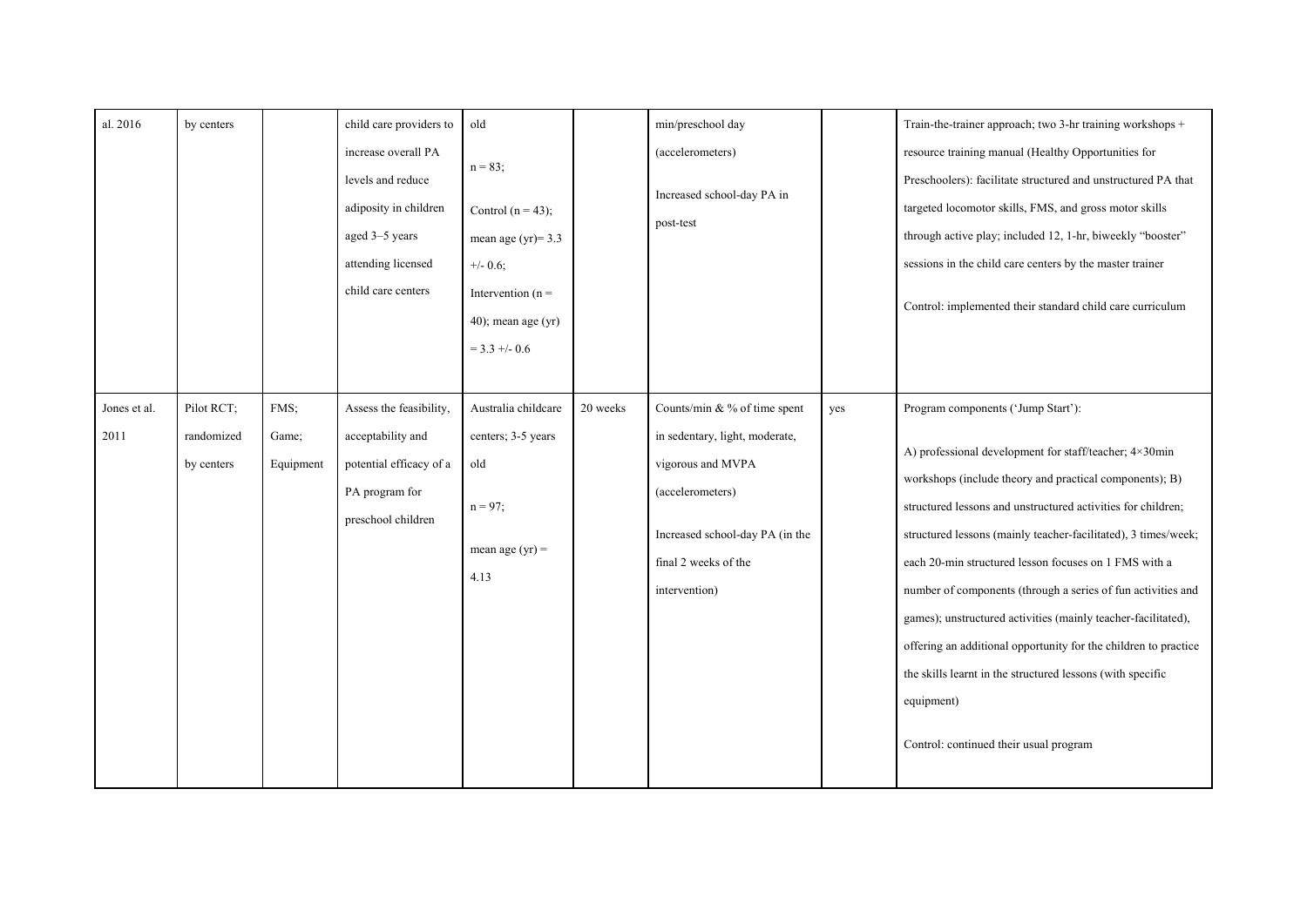| Jones et al.          | RCT:                      | FMS; Game                           | Evaluate a gross                                                                                                                                                                            | Australia early                                                                                                                                                                      | 6 months | % of time spent in sedentary,                                                                                                                                                                                                                     | yes | Program components ('Jump Start'):                                                                                                                                                                                                                                                                                                                                                                                                                                                                                                                                                                                                                    |
|-----------------------|---------------------------|-------------------------------------|---------------------------------------------------------------------------------------------------------------------------------------------------------------------------------------------|--------------------------------------------------------------------------------------------------------------------------------------------------------------------------------------|----------|---------------------------------------------------------------------------------------------------------------------------------------------------------------------------------------------------------------------------------------------------|-----|-------------------------------------------------------------------------------------------------------------------------------------------------------------------------------------------------------------------------------------------------------------------------------------------------------------------------------------------------------------------------------------------------------------------------------------------------------------------------------------------------------------------------------------------------------------------------------------------------------------------------------------------------------|
| 2016                  | randomized<br>by centers  |                                     | motor skill and PA<br>program for preschool<br>children which was<br>facilitated solely by<br>childcare educators                                                                           | childhood centers;<br>3-5 years old<br>$n = 150$ ;<br>Control $(n = 73)$ ;<br>mean age $(yr) = 4.0$<br>$+/- 0.6$ ;<br>Intervention ( $n =$<br>$77$ ; mean age (yr)<br>$= 4.0 + -0.6$ |          | light, MVPA and LMVPA<br>(accelerometers)<br>No significant effect on PA                                                                                                                                                                          |     | A) professional development for staff/teacher; 4×30min<br>workshops (include theory and practical components); B)<br>structured lessons and unstructured activities for children;<br>structured lessons (mainly teacher-facilitated), 3 times/week;<br>each 20-min structured lesson focuses on 1 gross motor skill<br>with a number of components (through a series of fun<br>activities and games); unstructured activities (mainly teacher-<br>facilitated), offering an additional opportunity for the children<br>to practice the skills learnt in the structured lessons (with<br>specific equipment)<br>Control: continued their usual program |
| Parish et al.<br>2007 | Within-<br>subject design | Mastery<br>Motivationa<br>1 Climate | Determine the<br>effectiveness of a<br>planned mastery<br>motivational physical<br>play session on<br>physical activity in<br>toddlers as compared<br>to a non-planned free<br>play session | US day care<br>centers; 1.5-3.2<br>years old (18-38)<br>months)<br>$n = 21$ ;<br>mean age (months)<br>$=$ 31 +/- 5.5                                                                 | 3 weeks  | Mean heart rate (HR) (Actiheart<br>Monitor); % of time spent above<br>50% resting HR $\rightarrow$ vigorous<br>physical play intensity (Physical<br>Activity Heart rate-50<br>(PAHR>50)<br>Increased session PA (averaged<br>across intervention) | no  | Program components:<br>30 mins/session, 2 times/week; 6 dimensional TARGET<br>structure: Task: 12 meaningful and developmentally<br>appropriate motor activities with multiple skill difficulty;<br>Authority: children choose physical play activities in which<br>they preferred to participate; Recognition: teachers privately<br>recognize children based on their level of effort and<br>engagement in mastery behaviors, with verbal and visual<br>corrective feedback and encouragement; Grouping: children<br>decide with whom they wanted to play; Evaluation: children                                                                     |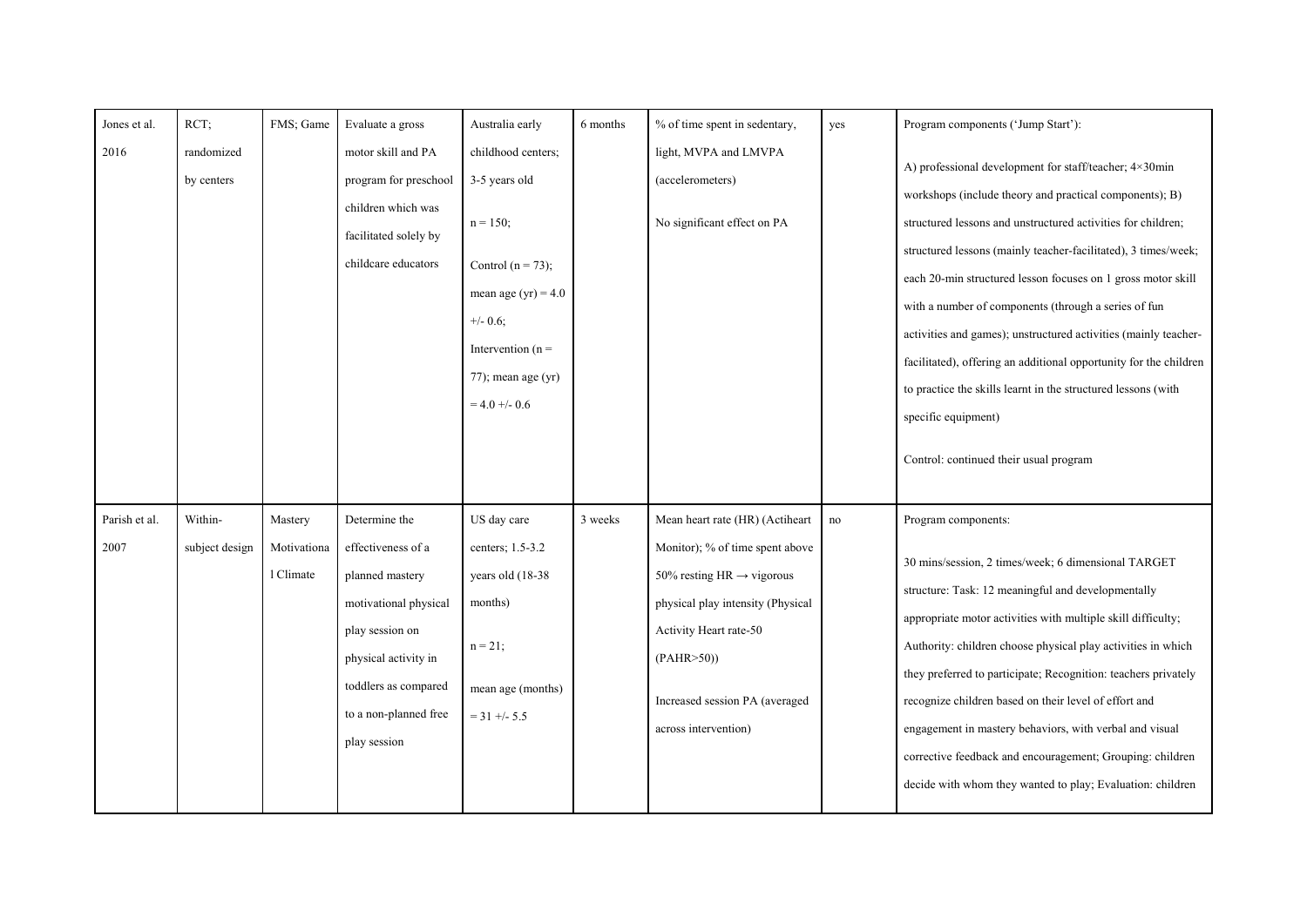|                     |                                     |                                                                     |                                                                                                                                                       |                                                                                                                                                                               |                                          |                                                                                                                                    |                                                                        | evaluate themselves, and teachers provided evaluative<br>feedback (privately and encouraging); Time: children explore<br>an activity on their own (have optimum time to practice and<br>learn to proficiency); teachers gave verbal cues to help<br>managing the time<br>Control: free play condition                                                                                                                                                                                                                                                                                                                                                                                                                                                                                                                                                               |
|---------------------|-------------------------------------|---------------------------------------------------------------------|-------------------------------------------------------------------------------------------------------------------------------------------------------|-------------------------------------------------------------------------------------------------------------------------------------------------------------------------------|------------------------------------------|------------------------------------------------------------------------------------------------------------------------------------|------------------------------------------------------------------------|---------------------------------------------------------------------------------------------------------------------------------------------------------------------------------------------------------------------------------------------------------------------------------------------------------------------------------------------------------------------------------------------------------------------------------------------------------------------------------------------------------------------------------------------------------------------------------------------------------------------------------------------------------------------------------------------------------------------------------------------------------------------------------------------------------------------------------------------------------------------|
| Pate et al.<br>2016 | RCT:<br>randomized<br>by preschools | Game:<br>Integration;<br>Teacher<br>participatio<br>n;<br>Equipment | Test the effects of an<br>adaptable ecologic<br>preschool<br>intervention,<br>implemented by<br>preschool teachers, on<br>the PA of young<br>children | US preschools; 3-5<br>years old<br>$n = 379;$<br>Control ( $n = 191$ );<br>mean age $(yr) = 4.5$<br>$+/- 0.4;$<br>Intervention $(n =$<br>188); mean age<br>$(yr) = 4.5 + 0.4$ | From fall to<br>spring (15-<br>31 weeks) | Minutes/hour of total, sedentary,<br>light and MVPA in preschool<br>(accelerometer)<br>Increased school-day PA during<br>follow-up | yes<br>(http://dx.d<br>oi.org/10.11<br>$86/1471 -$<br>2458-13-<br>728) | Program components (The Study of Health and Activity in<br>Preschool Environments (SHAPES)):<br>1) structured, teacher-led PA opportunities in the classroom<br>(e.g., dancing, obstacle courses) (at least 10mins/day); 2)<br>structured and unstructured PA opportunities at recess (e.g.,<br>races, follow the leader) (at least 20 mins/day); 3) PA<br>integrated into pre-academic lessons; 4) modifications were<br>made to the preschool social and physical environments:<br>teacher verbal encouragement and participation in PA, and<br>activities that involve MVPA (e.g., dancing, chase games,<br>ball games); providing PA supplies (e.g., balls, music,<br>scarves); 5) initial teacher training 2-3 hrs; 5 teacher<br>workshops through the intervention; site-visit (2 visits/month<br>during 2nd yr)<br>Control: continued their regular practice |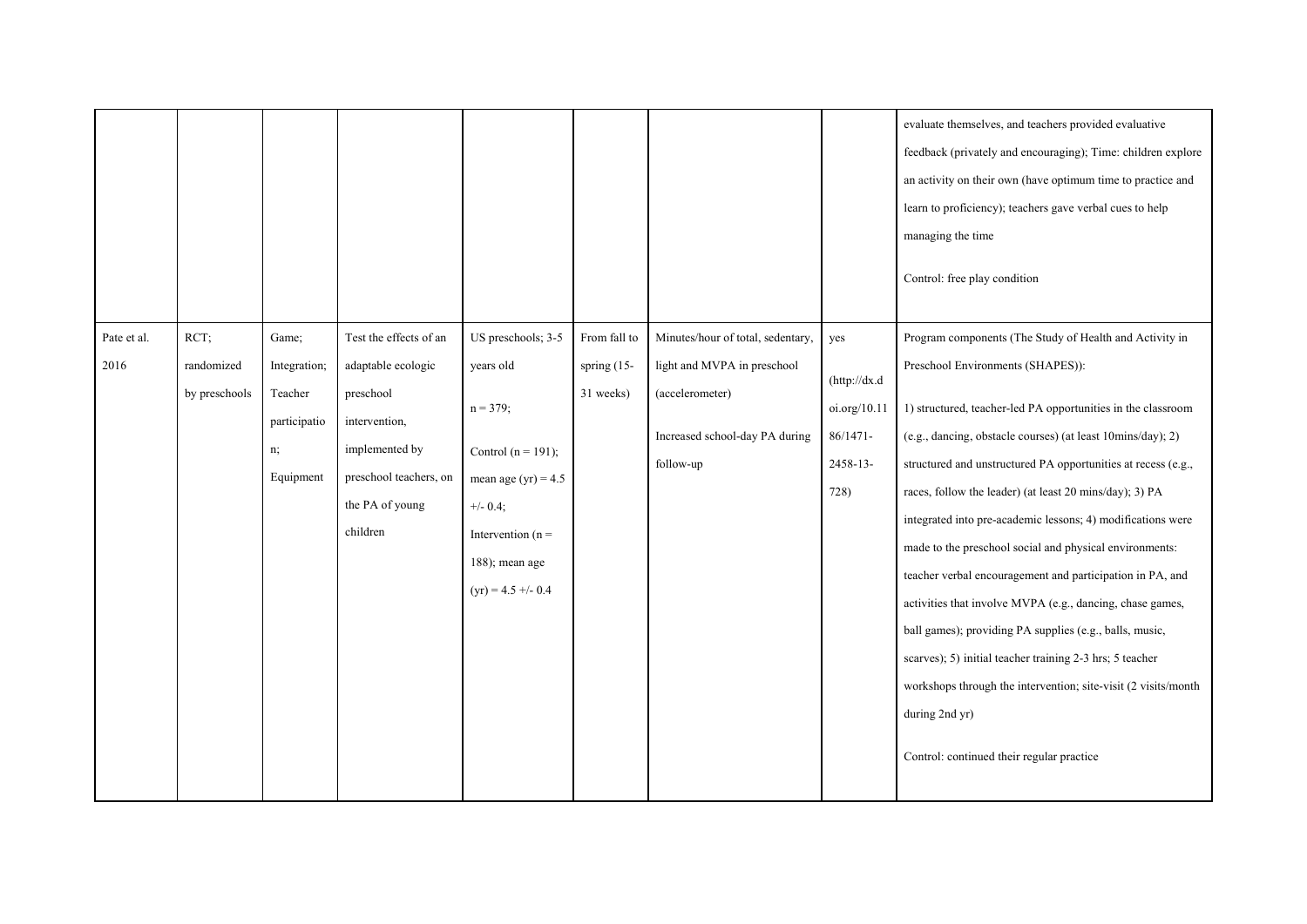| Roth et al.          | RCT                                 | Game;                          | Evaluate a multi-                                                                                                                                                      | Germany                                                                                                                            | about 11          | Change in % of (wearing) time                                                                                                                                                                                                        | no  | Program components (The Prevention through Activity in                                                                                                                                                                                                                                                                                                                                                                                                                                                                                                                                                                                                                                                                   |
|----------------------|-------------------------------------|--------------------------------|------------------------------------------------------------------------------------------------------------------------------------------------------------------------|------------------------------------------------------------------------------------------------------------------------------------|-------------------|--------------------------------------------------------------------------------------------------------------------------------------------------------------------------------------------------------------------------------------|-----|--------------------------------------------------------------------------------------------------------------------------------------------------------------------------------------------------------------------------------------------------------------------------------------------------------------------------------------------------------------------------------------------------------------------------------------------------------------------------------------------------------------------------------------------------------------------------------------------------------------------------------------------------------------------------------------------------------------------------|
| 2015                 | randomized                          | Coordinatio                    | component, child-                                                                                                                                                      | preschools; $3-6$                                                                                                                  | months (1)        | spent in MVPA (accelerometer)                                                                                                                                                                                                        |     | Kindergarten Trial (PAKT)):                                                                                                                                                                                                                                                                                                                                                                                                                                                                                                                                                                                                                                                                                              |
|                      | by preschools                       | n and<br>perception            | appropriate preschool<br>intervention program<br>led by preschool<br>teachers to enhance<br>PA and motor skill<br>performance (MS) in<br>4- and 5-year old<br>children | years old<br>$n = 709$ ;<br>mean age (yr) = $4.7$<br>$+/- 0.6$                                                                     | academic<br>year) | No significant effect on PA                                                                                                                                                                                                          |     | Daily 30-min PA lesson (receive PA homework once or<br>twice/week); main focus: enhance coordinative skills and<br>perception (optical, acoustical, tactile, vestibular, kinesthetic);<br>the standardized structure: an initial ritual $\rightarrow$ an introduction<br>period where teachers encourage children in developing their<br>motor skills and attending to joyful games and exercise tasks<br>$\rightarrow$ a cool-down $\rightarrow$ feedback; 2 training workshops for<br>teachers; provide a collection of games and exercise tasks for<br>the daily PA lessons, and a manual including pedagogical,<br>didactical and methodological background information<br>Control: continued their routine schedule |
| Trost et al.<br>2008 | RCT;<br>randomized<br>by classrooms | Game;<br>Music;<br>Integration | Evaluate the effect of<br>a "move and learn"<br>curriculum on PA in<br>3- to 5-year-olds<br>attending a half-day<br>preschool program                                  | US preschools; 3-5<br>years old<br>$n = 42;$<br>Control $(n = 22)$ ;<br>mean age (yr) = $4.0$<br>$+/- 0.7$<br>Intervention ( $n =$ | 8 weeks           | Minutes of VPA and MVPA<br>(accelerometer); % MVPA<br>during circle time, outdoor and<br>indoor free choice, snack time,<br>and transitions (OSRAC-P)<br>Increased school-day PA<br>(mainly over the final weeks of<br>intervention) | yes | Program components ('move and learn' curriculum):<br>Opportunities for PA were integrated into all aspects of the<br>preschool curriculum, i.e., math, social studies and science,<br>language arts, and nutrition education; activities included<br>counting and number-recognition games using scarves and<br>balloons and music-based chasing and imagination games<br>addressing concepts in language arts, science, social studies,<br>and nutrition education (e.g., letter launch, musical march,<br>animal antics, broccoli broccoli, and pizza delivery man);                                                                                                                                                   |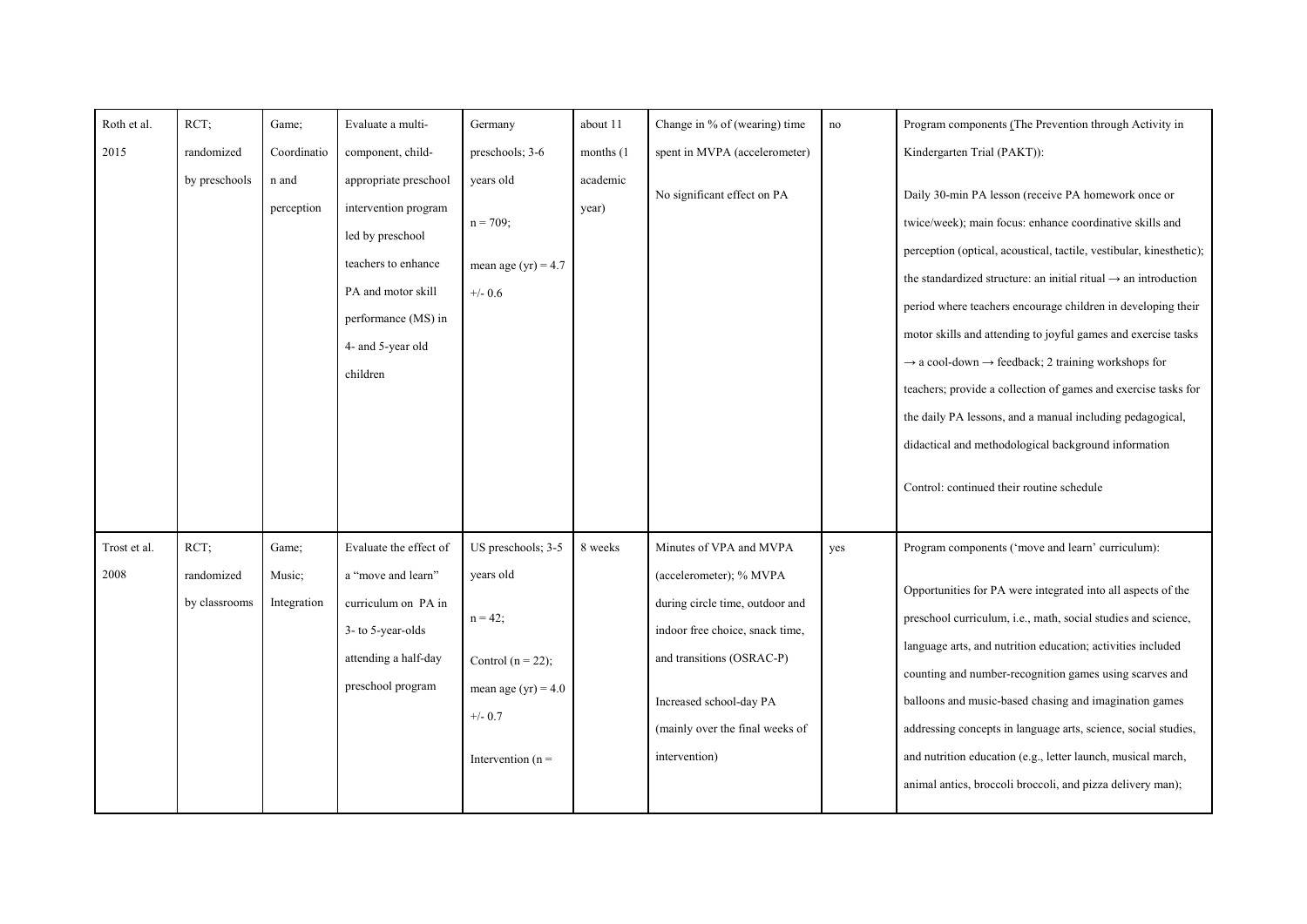|                          |                           |                                             |                                                                                                                                                                                                                                                         | $20$ ; mean age (yr)<br>$= 4.1 + -0.7$                  |          |                                                                                                                                    |                        | include (at least) 2 'move and learn' curriculum activities<br>lasting 10 mins or longer in each 2.5-hour session; session<br>offered 4 days/week; single 3-hr training session for teachers;<br>provide video demonstrating the different activities; weekly<br>follow-up<br>Control: completed their usual early childhood curriculum                                                                                                                                                                                                                                                                                                                                                                                                                                                                                                                                                                                                                                 |
|--------------------------|---------------------------|---------------------------------------------|---------------------------------------------------------------------------------------------------------------------------------------------------------------------------------------------------------------------------------------------------------|---------------------------------------------------------|----------|------------------------------------------------------------------------------------------------------------------------------------|------------------------|-------------------------------------------------------------------------------------------------------------------------------------------------------------------------------------------------------------------------------------------------------------------------------------------------------------------------------------------------------------------------------------------------------------------------------------------------------------------------------------------------------------------------------------------------------------------------------------------------------------------------------------------------------------------------------------------------------------------------------------------------------------------------------------------------------------------------------------------------------------------------------------------------------------------------------------------------------------------------|
| Wadsworth<br>et al. 2017 | Within-<br>subject design | FMS:<br>Mastery<br>Motivationa<br>1 Climate | Determine and<br>compare children's<br>participation in PA<br>during a mastery-<br>motivational climate<br>changed during a 20-<br>week intervention to<br>children's free-play<br>activity during a<br>typical day at their<br>local day-care facility | US day care<br>centers;<br>$n = 12;$<br>all 4 years old | 20 weeks | % of time spent in sedentary,<br>light and MVPA<br>(accelerometer)<br>Increased session PA<br>(accumulated across<br>intervention) | Behavioral<br>fidelity | Program components:<br>45mins/session, 2 times/week; 6-8 stations for practice of<br>various fundamental motor skills (i.e., locomotor and object<br>control skills); 6 dimensional TARGET structure: Task: 12<br>meaningful and developmentally appropriate motor activities<br>with multiple skill difficulty; Authority: children choose<br>physical play activities in which they preferred to participate;<br>Recognition: teachers privately recognize children based on<br>their level of effort and engagement in mastery behaviors,<br>with verbal and visual corrective feedback and<br>encouragement; Grouping: children decide with whom they<br>wanted to play; Evaluation: children evaluate themselves, and<br>teachers provided evaluative feedback (privately and<br>encouraging); Time: children explore an activity on their own<br>(have optimum time to practice and learn to proficiency);<br>teachers gave verbal cues to help managing the time |